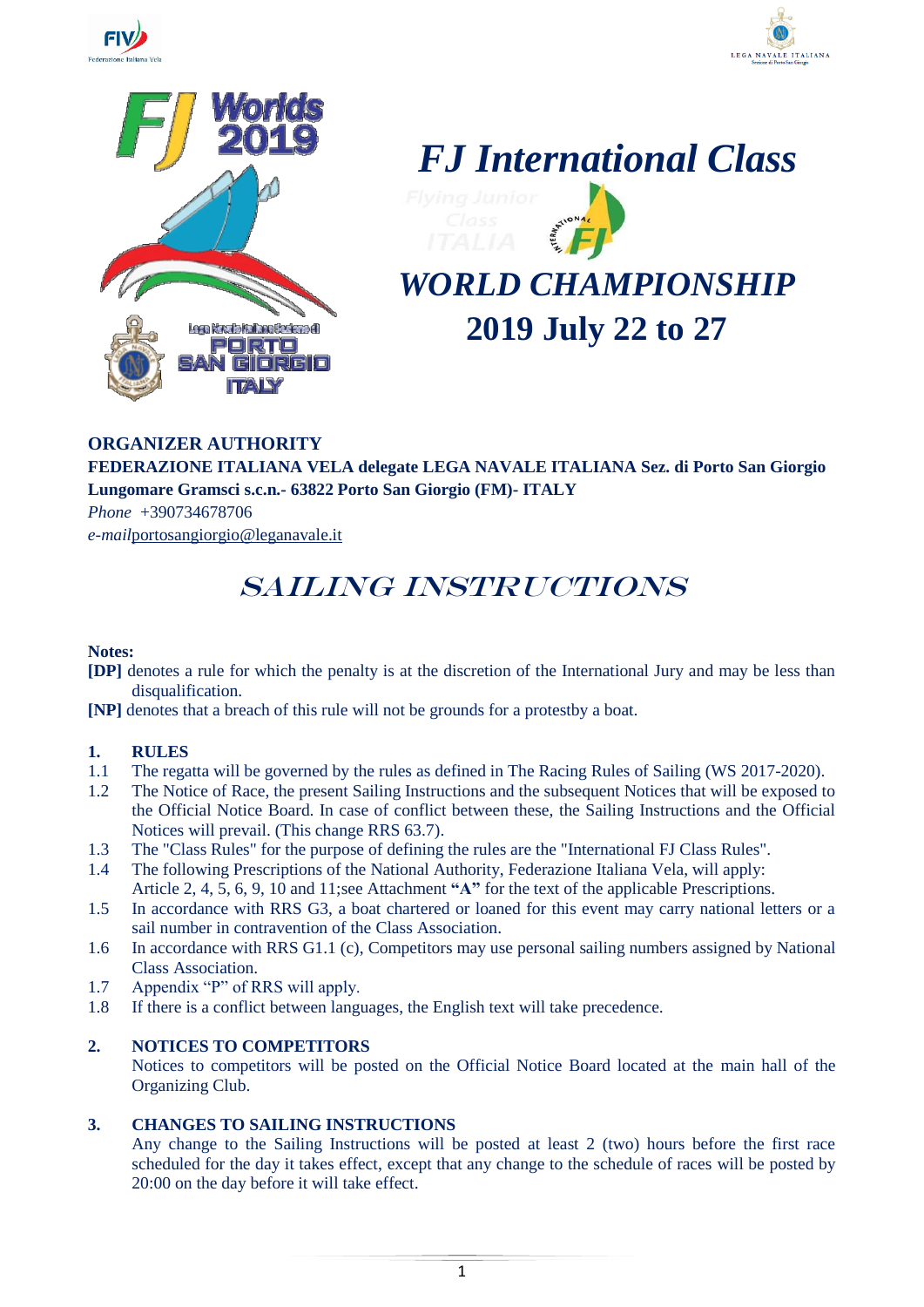

 $\overline{a}$ 



#### **4. SIGNALS MADE ASHORE**

- 4.1 Signals made ashore will be displayed on the official signals tree located on the terrace of the Organizing Club.
- 4.2 When flag AP is displayed ashore, '1 minute' is replaced with "not less than 45 minutes" in the race signal AP.

#### **5. SCHEDULE OF RACES**

5.1 Dates and times of the racing:

| ➤<br>➤ | <b>Tuesday</b>  | 23 July 2019<br><b>Wednesday 24 July 2019</b> | <b>Practice Race</b><br>Race | <b>Warning Signal 12:00</b><br><b>Warning Signal for the first race 12:00</b> |
|--------|-----------------|-----------------------------------------------|------------------------------|-------------------------------------------------------------------------------|
| ➤      |                 | Thursday 25 July 2019                         | Race                         | Warning Signal as point 5.2 of these<br><b>Sailing Instructions.</b>          |
|        | <b>Friday</b>   | <b>26 July 2019</b>                           | Race                         | Warning Signal as point 5.2 of these<br><b>Sailing Instructions.</b>          |
|        | <b>Saturday</b> | 27 July 2019                                  | Race                         | Warning Signal as point 5.2 of these<br><b>Sailing Instructions.</b>          |

- 5.2 The time of the first warning signal for the races scheduled for the days following the first one, will be communicated by the Race Committee by posting in a specific notice to the Official Notice Board within 20:00 of the day before on which will take effect.
- 5.3 A maximum of **12 (twelve)** races are scheduled.
- 5.4 A maximum of **3 (three)** races a day are scheduled.
- 5.5 To alert boats that a race or sequence of races will begin soon, the orange starting line flag will be displayed with one sound at least five minutes before a warning signal is made.
- 5.6 On the last day of racing no warning signal will be made after **17:00**.
- 5.7 The Championship will be valid if at least **4 (four)** races will be completed.

#### **6. CLASS FLAGS**

The Class flag will be the flag of the **International FJ**.

#### **7. RACING AREAS**

Sea area in front of the Organizing Club as shown in the following plan.



#### **8. THE COURSES**

8.1 The diagrams contained in Attachment **"B"** indicates the courses, including the approximate angles between the sides, the order in which the marks must be passed and the side from which each mark must be left. To signal the course to be taken, the Race Committee will exhibit, before the warning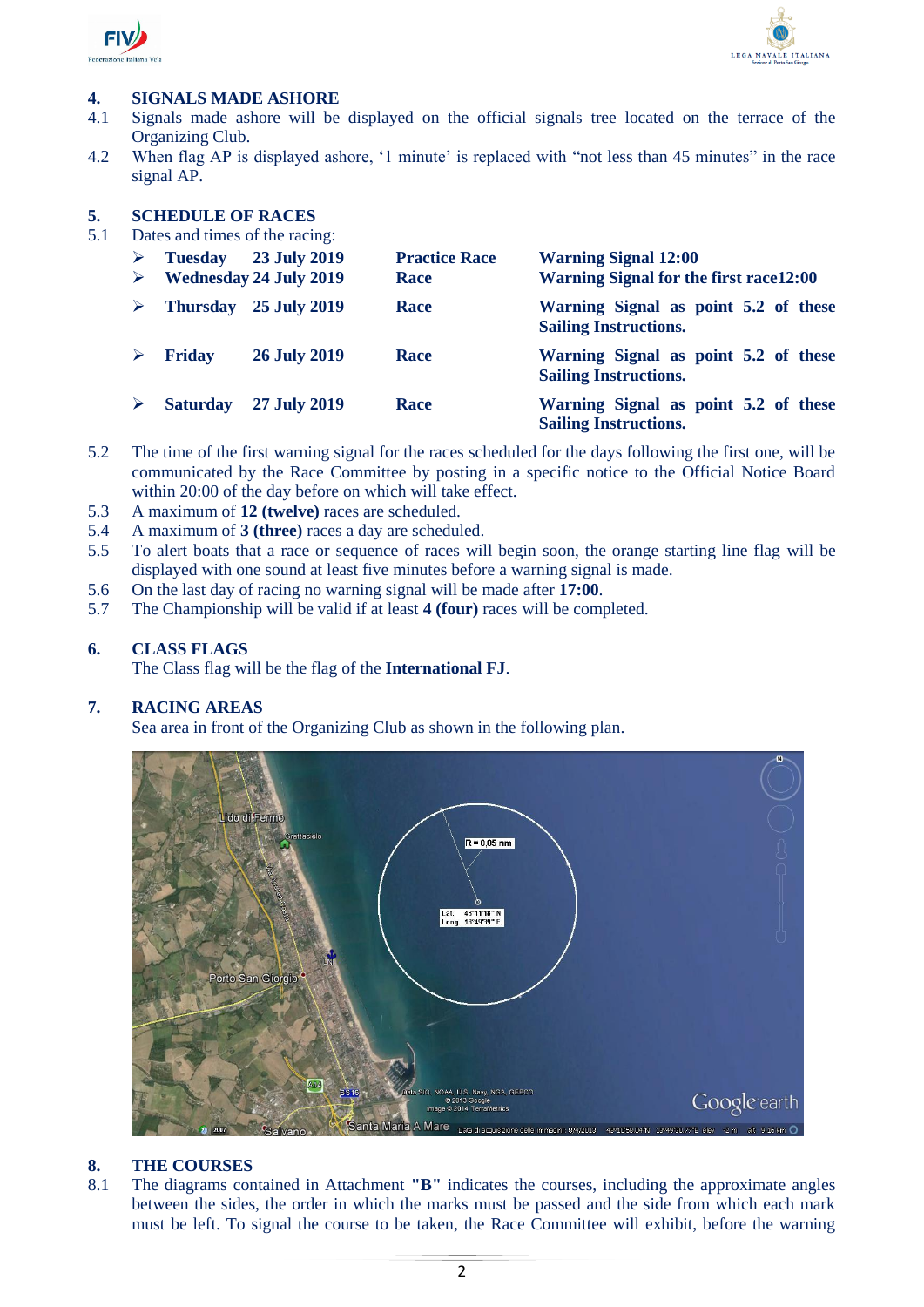



signal, the Numerical Pennant **1** for the Course n° 1 "Triangle" or the Numerical Pennant **2** for the Course n° 2 "Windward/Leeward".

8.2 No later than the warning signal, the Race Committee signal vessel will display the approximate compass bearing of the first leg.

#### **9. MARKS**

| <b>MARKS</b><br>P, 1, 1a, 2, 2s/2p, 3 | <b>MARKFinish</b>   | <b>NEW MARKChange</b><br><b>Course</b> |
|---------------------------------------|---------------------|----------------------------------------|
| <b>ORANGE</b>                         | <b>YELLOW CIGAR</b> | <b>YELLOW</b>                          |

- 9.1 The starting marks will be, alternatively:
	- a) the boat of the Race Committee at the extreme right of the starting line and a Committee boat at the extreme left, both with the Orange flag; or
	- b) the boat of the Race Committee at the extreme right of the starting line and the **P** mark on the extreme left.
- 9.2 A race committee vessel signalling a change of a leg of the course is a mark as provided in Sailing Instructions 12.2.

#### **10.** *AVAILABLE*

#### **11. THE START**

- 11.1 Races will be started by using RRS 26 with the warning signal made 5 minutes before the starting signal.
- 11.2 The starting line will be between a rod with an Orange flag on the Race Committee boat on the right side of the line and, alternatively:
	- a) the side of the course of a mark placed on the left side of the line, or
	- b) a staff with Orange flag on a Committee boat on the left side of the line.
- 11.3 A boat that does not start within 4 (four) minutes after her starting signal will be scored Did Not Start without a hearing. This changes RRS A4 and A5.

#### **12. CHANGE OF THE NEXT LEG OF THE COURSE**

- 12.1 To change the next leg of the course, the race committee will lay a new mark and remove the original mark as soon as practicable. When in a subsequent change a new mark is replaced, it will be replaced by an original mark.
- 12.2 Except at a gate, boats shall pass between the race committee vessel signalling the change of the next leg and the nearby mark, leaving the mark to port and the race committee vessel to starboard. This changes RRS 28.
- 12.3 If the Race Committee will move the Mark 1 to change the course n. 2, the offset mark **1a** will not be repositioned and will not be a course mark anymore.

#### **13. THE FINISH**

The finish line will be between a rod with Orange flag on the boat of the Race Committee and the mark Finish.

#### **14.** *AVAILABLE*

#### **15. TIME LIMITS AND TARGET TIMES**

| <b>TargetTime</b> | <b>Mark 1 Time Limit</b> | <b>Time Limit from the 1st</b> |
|-------------------|--------------------------|--------------------------------|
| (min)             | (min)                    | (min)                          |
| 55                | 30                       | 15                             |

15.1 If no boat has passed Mark 1 within the "Mark 1 Time Limit" the race will be abandoned. Failure to meet the "Target Time" will not be grounds for redress. This changes RRS 62.1(a).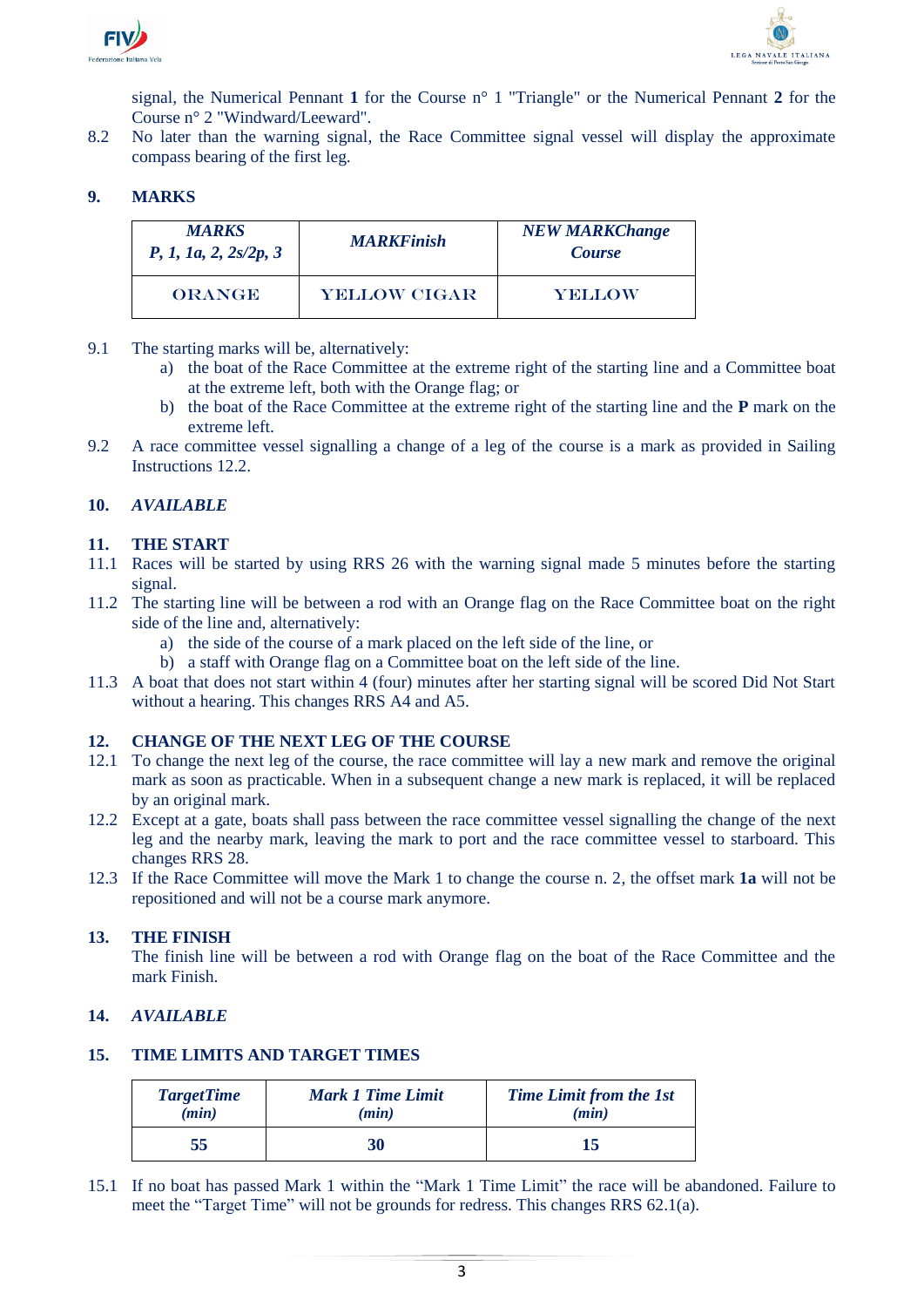



- 15.2 Boats failing to finish within the "Time Limit from the 1st", after the first boat sails the course and finishes will be scored Did Not Finish without a hearing. This changes RRS 35, A4 and A5.
- 15.3 In order to evaluate the time limits, both on the first bowline and for the completion of the course, the only boats that have not broken RRS 30 and the *start* definition will be considered. This changes the RRS 35.

#### **16. PROTESTS AND REQUESTS FOR REDRESS**

- 16.1 Protest forms are available at the race office. Protests and requests for redress or reopening shall be delivered there within the appropriate time limit.
- 16.2 The protest time limit is 60 minutes after the last boat has finished the last race of the day or the race committeesignals no more racing today, whichever islater.
- 16.3 Notices will be posted no later than 30 minutes after the protest time limit to inform competitors of hearings in which they are parties or named as witnesses. Hearings will be held in the protest room, located on the upper floor of the Organizing Club.
- 16.4 Notices of protests by the Race Committee, Technical Committee or Jury will be posted to inform boats under RRS 61.1(b).
- 16.5 A list of boats penalized according to Appendix P for infringements of the RRS 42 will be posted.
- 16.6 Penalties for breaches of the rules of these Sailing Instructions marked with **[DP]** are at the discretion of the Jury.
- 16.7 Infringements of the rules marked with **[NP]** in these Sailing Instructions cannot be the object of protest by a boat. This changes RRS 60.1 (a).
- 16.8 On the last scheduled day of racing a request for redress based on a Jury decision shall be delivered no later than 30 minutes after the decision was posted. This changes RRS 62.2.
- 16.9 Decisions of the International Jury will be final as provided in RRS 70.5.

#### **17. SCORING**

- 17.1 The low point system will apply as per Appendix A.
- 17.2 (a) When fewer than 4 races have been completed, a boat's series score will be the total of her race scores.
	- (b) When from 4 to 8 races have been completed, a boat's series score will be the total of her race scores excluding her worst score.
	- (c) When 9 or more races have been completed, a boat's series score will be the total of her race scores excluding her two worst scores.

#### **18. SAFETY REGULATIONS**

- 18.1 Check-Out and Check-In: before sailing the first race of the day and once landing after the last race, a member of the crew shall sign sailing lists and landing lists at the Beach Master. **[DP] [NP]** *(The Beach Master is the man in charge of the boat park and will be available with the entry/exit lists to support the crew).*
- 18.2 A boat that retires from a race shall notify the Race Committee as soon as possible. **[DP] [NP]**
- 18.3 **"N" over "AP"**, danger signal: displayed by any official Race Committee vessel together with 3 sounds means: "All races started are abandoned and all races not started are postponed. Immediately do reach the harbour or the closer shelter". Further signals ashore.

#### **19. REPLACEMENT OF CREW OR EQUIPMENT**

- 19.1 Substitution of competitors will not be allowed without a prior written approval of the Race Committee. **[DP]**
- 19.2 Substitution of damaged or lost equipment will not be allowed unless authorized by the Technical Committee. Requests for substitution shall be made to the Technical Committee at the first reasonable opportunity. **[DP]**

#### **20. EQUIPMENT AND MEASUREMENT CHECKS**

- 20.1 On the water, a boat can be instructed by a member of the Race Committee or the Technical Committee to proceed immediately to a designated area for inspection.
- 20.2 A boat or its equipment can be inspected and checked at any time to ensure compliance with the Class Rules and the Sailing Instructions.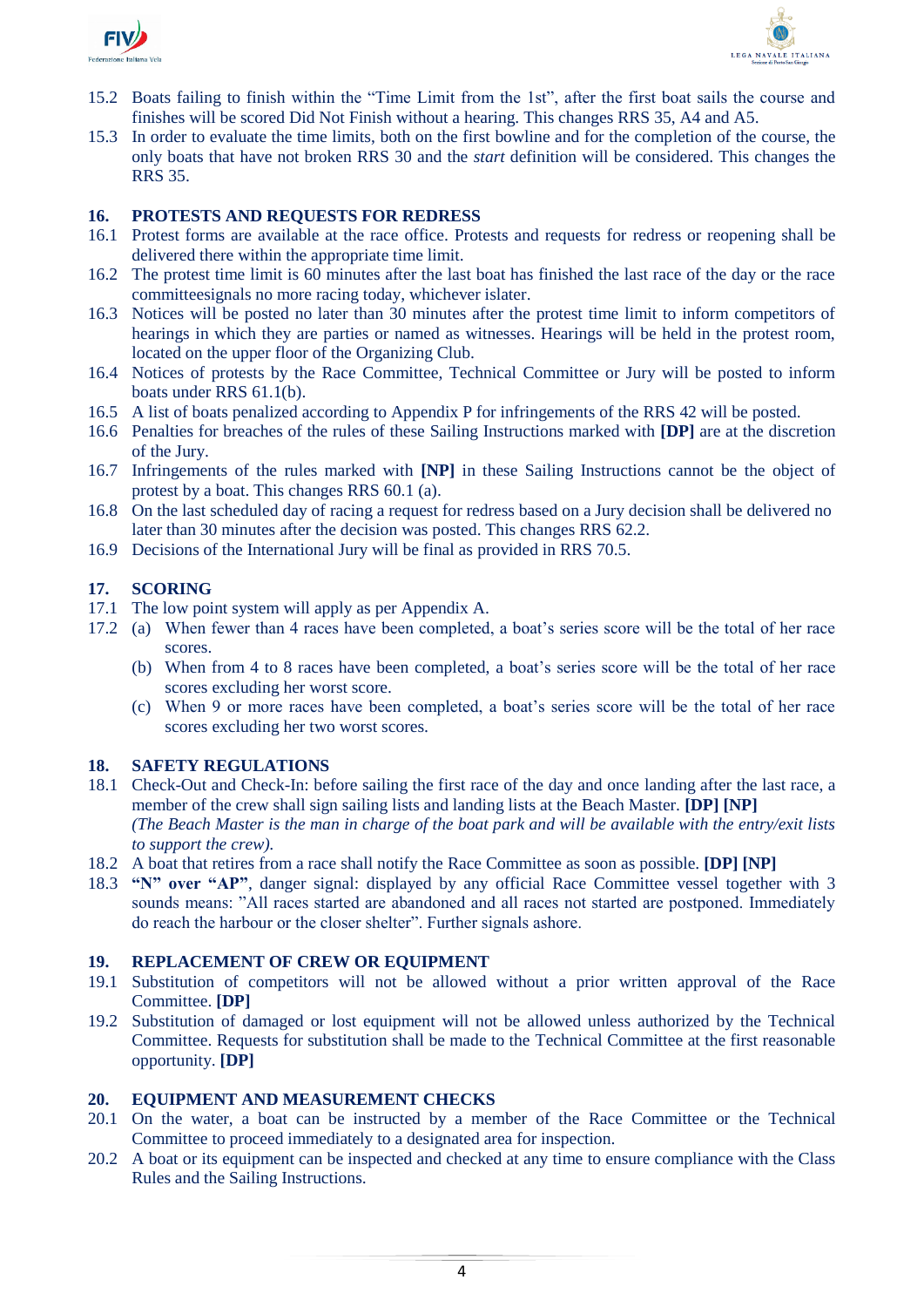



#### **21. EVENT ADVERTISING**

The boats must displaythe advertising of the sponsor of the eventin the bow both to the right and to the left. The Organizing Authority will provide the advertising stickers and related instructions for their useas per Attachment **"C"**. If this rule is broken, World Sailing Regulation 20.9.2 applies. **[DP] [NP]**

#### **22. OFFICIALBOATS**

Official boats will be marked as follows:

- a) Race Committee; Lega Navale Italiana burgee
- b) Jury; yellow flag with "**J**" in black.
- c) Rescue Boats; white flag with "**S**" in red.
- d) Photographer; white flag with "**P**" in black.
- e) Measurement; white flag with "**M**" in black.

#### **23. SUPPORT BOATS**

- 23.1 Team leaders, coaches and other support people shall stay outside areas where boats are racing from the time of the preparatory signal until all boats have finished or retired or the Race Committee signals a postponement, general recall or abandonment. **[DP] [NP]**
- 23.2 Support boats shall be marked with a white flag with a number in black.

#### **24. TRASH DISPOSAL**

Trash may be placed aboard support or official boats.

#### **25.** *AVAILABLE*

**26.** *AVAILABLE*

#### **27. RADIO COMMUNICATION**

Except in an emergency, a boat, that is racing shall not make voice or data transmissions and shall not receive voice or data communication that is not available to all boats. This restriction also applies to the use of mobile phones, smartphones and tablets.

#### **28. PRIZES**

See Notice of Race.

#### **29. DISCLAIMER OF LIABILITY**

Competitors participate in the regatta entirely at their own risk. See RRS 4, decision to race. The Organizing Authority will not accept any liability for material damage or personal injury or death sustained in conjunction with or prior to, during, or after the regatta.

#### **30. INSURANCE**

Each participating boat shall be insured with valid third-party liability insurance with a minimum cover of euro 1.500.000,00 perincident or the equivalent.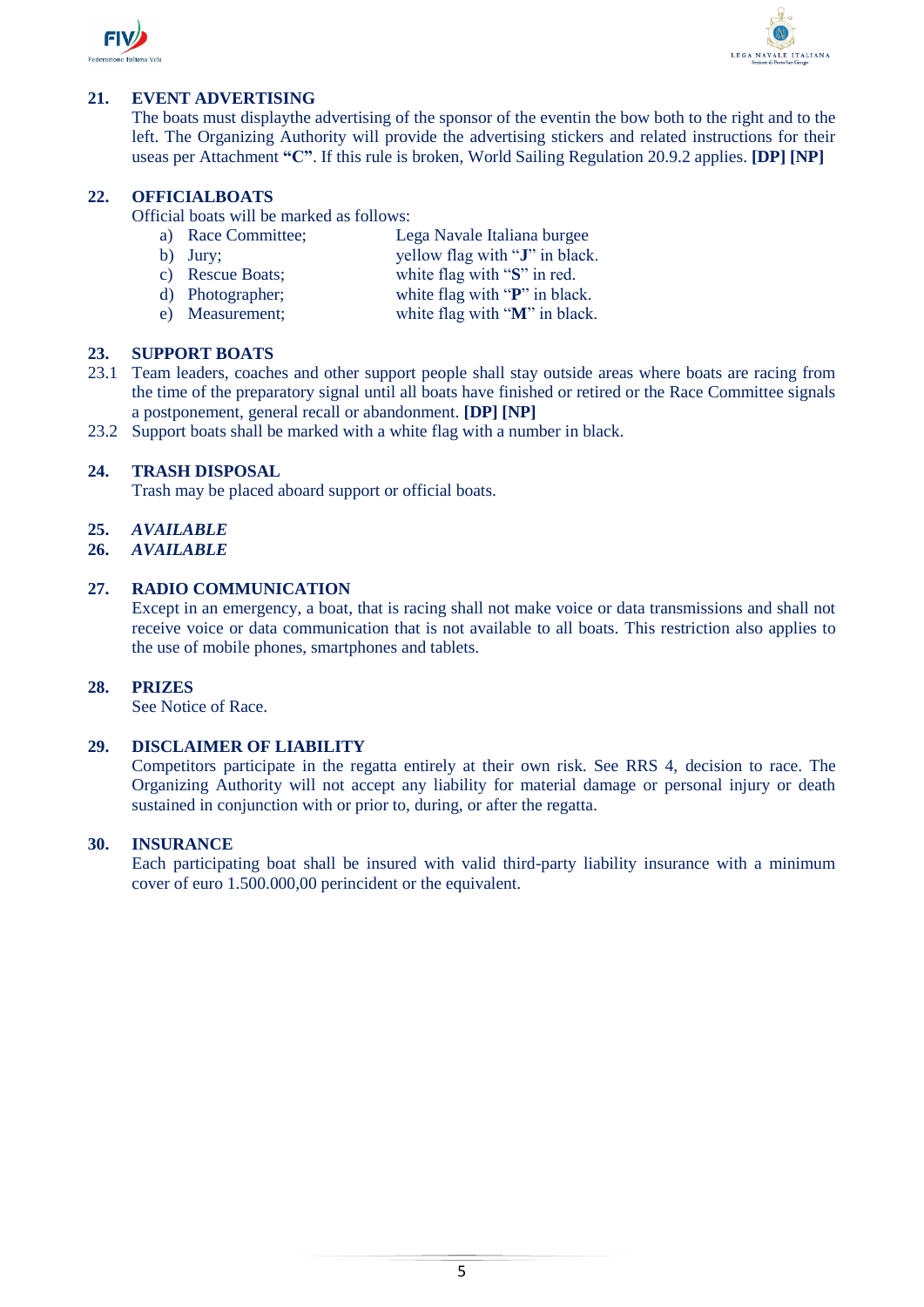



## ATTACHMENT - A

### **Federazione Italiana Vela Prescriptions**

#### **2 - Rule 63.4 Conflict of interest**

FIV prescribes that any member of the Protest Committee that is a relative to the first, second or third degree, or carrying out duties as a member of elected bodies and/or a racing class technician, instructor and/or coach of the Club of one of the *parties*, will be considered as having a Conflict of Interest under RRS 63.4 and shall not take any part in a hearing involving that *party*. Same prescription, by analogy, shall apply to umpired fleet races, match races, team races, radio sailing races and when Appendix P applies.

#### **4 - Rule 67**

- a) Each participating boat or sailor shall be insured with valid third-party liability insurance with a minimum cover of  $\epsilon$  1.500.000,00 per incident or the equivalent. However, for radio sailing, the minimum cover is **€ 50.000,00**.
- b) Protest committee, International Jury or appeal jury shall make their decision based exclusively on *The Racing Rules of Sailing*. Any issue of liability or claim for damages arising from an incident while a boat is bound by *The Racing Rules of Sailing* or by the IRPCAS shall not be dealt with.

#### **5 - Rule 69**

FIV prescribes that, automatically and without any proceedings, all competitors having their eligibility suspended by other MNAs or by World Sailing are not eligible in any event held in Italy under the jurisdiction of the FIV.

#### **6** - **Rule 70.5, Rule 89, Appendix N, Unappealable Juries, Race Committees.**

## **a) Events with not appealable Jury. Denial of the Right of Appeal Under**

#### **Rule 70.5 (a) and (b)**

FIV prescribes that denial of the right of appeal under RRS 70.5(a) and (b) shallbe approved by FIV before being included in the notice of race end in the sailing instructions. The request shall be made by the OA at least 60 days before the event and shall include the proposed names of all jury members. A copy of the FIV letter of approval shall be displayed on the official notice board.

For the events where the Organizing Authority is the FIV, not appealable juries can be appointed by the FIV according to RRS 89.2(b) and 70.5(b), without any request byaffiliated clubs.

#### **b) Appointment of International Juries**

Except for World Sailing events or when international juries are appointed by World Sailing under rule 89.2(c), international juries for the events held in the waters within FIV jurisdiction, shall be appointed by the FIV prior to the issue of the notice of race. Requests for international juries shall be made at least 60 days before an event, and shall include proposed jury members. A copy of the FIV's

letter of appointment shall be displayed on the official notice board.

#### **c) Umpired events**

In all match races, team races and in the events where Addendum Q applies or other umpired events, the protest committee decisions are not appealable. In these events and the protest committee chairman and the RO (and the PRO if foreseen) shall be Race Officials with special skill for this tyipe of event. Umpires shall be appointed by the FIV. Requests for umpires shall be made at least 60 days before an event, and may include proposed umpires. All the appointments shall be made by the FIV. A copy of the FIV letter of appointment shall be displayed on the official notice board.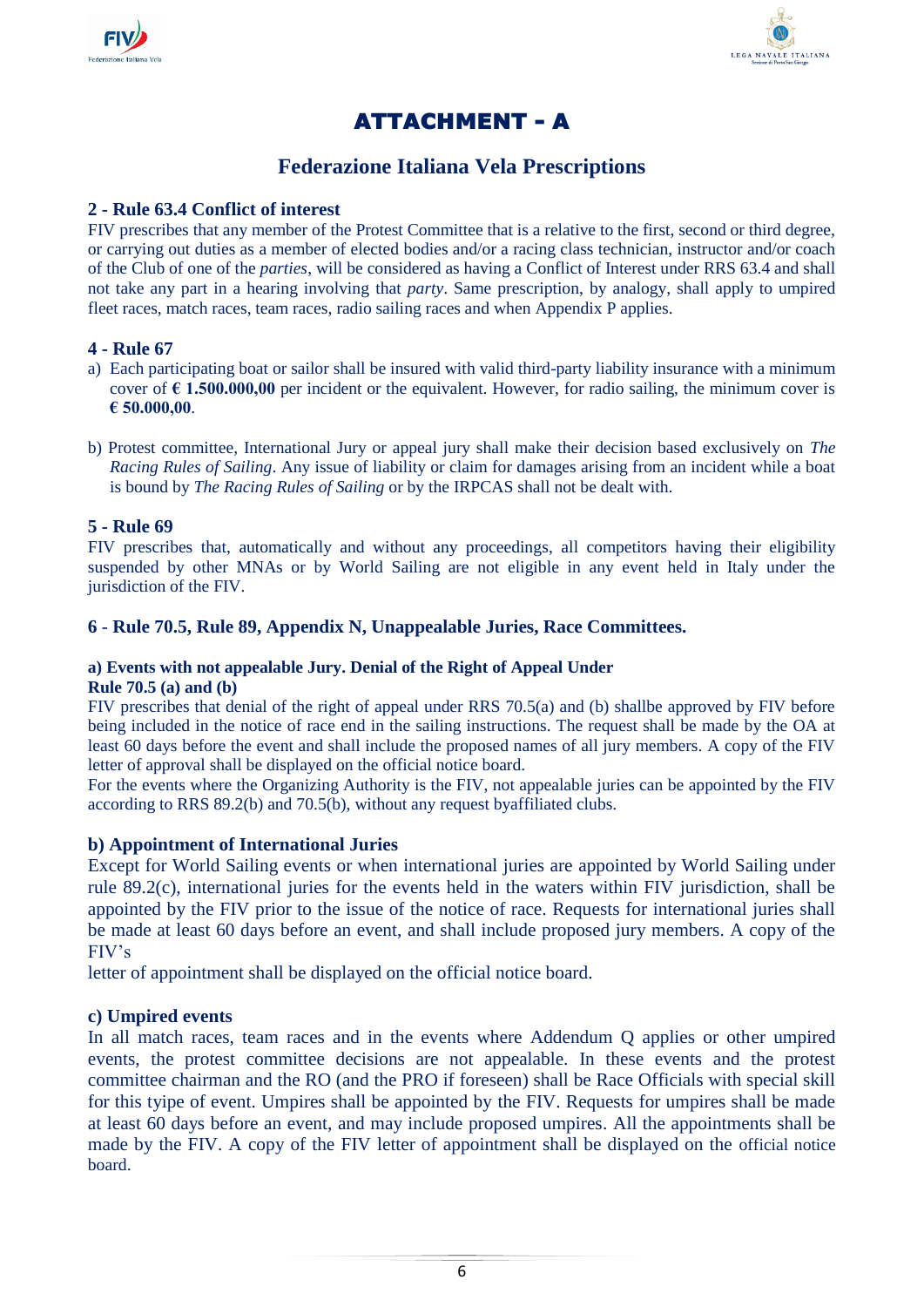



#### **d) Appointment of Race Officers**

The appointment of the event PRO and ROs, excluding appointment made by World Sailing according to RRS 89.2(c), shall be made by FIV.

Class Technical Delegate (CTD) and Class Course Representatives (CCR)nominated by the international classes recognized by World Sailing may provideadvice with regard to the specific knowledge of the class (wind speed limit,course length, course changes, *abandonment*, etc.), but the final decisions will bethe sole responsibility of the PRO and RO appointed by FIV.

A copy of the FIV's letter of appointment shall be displayed on the official noticeboard.

#### **9 – Rule 88.2 Changes to the Racing Rules**

Except for events organised by World Sailing, FIV prescribes that,for events held in the waters within FIV jurisdiction, notices of race and sailing instructions shall not change a prescription of the FIV, unless so authorised in writing by the FIV.

#### **10 - Rule 89.1**

FIV prescribes that in all cases foreseen in RRS 89.1, points (d) to (h), for events held within Italian waters, his approval is mandatory.

In addition, if the class is not recognized by the World Sailing and/or FIV itself, a special authorization to use Italian Race Officials in the Regatta is required.

#### **11 - Rules 89.2(c), 91(a) and (c), 92**

FIV prescribes that for the race Officials appointment his approval is needed.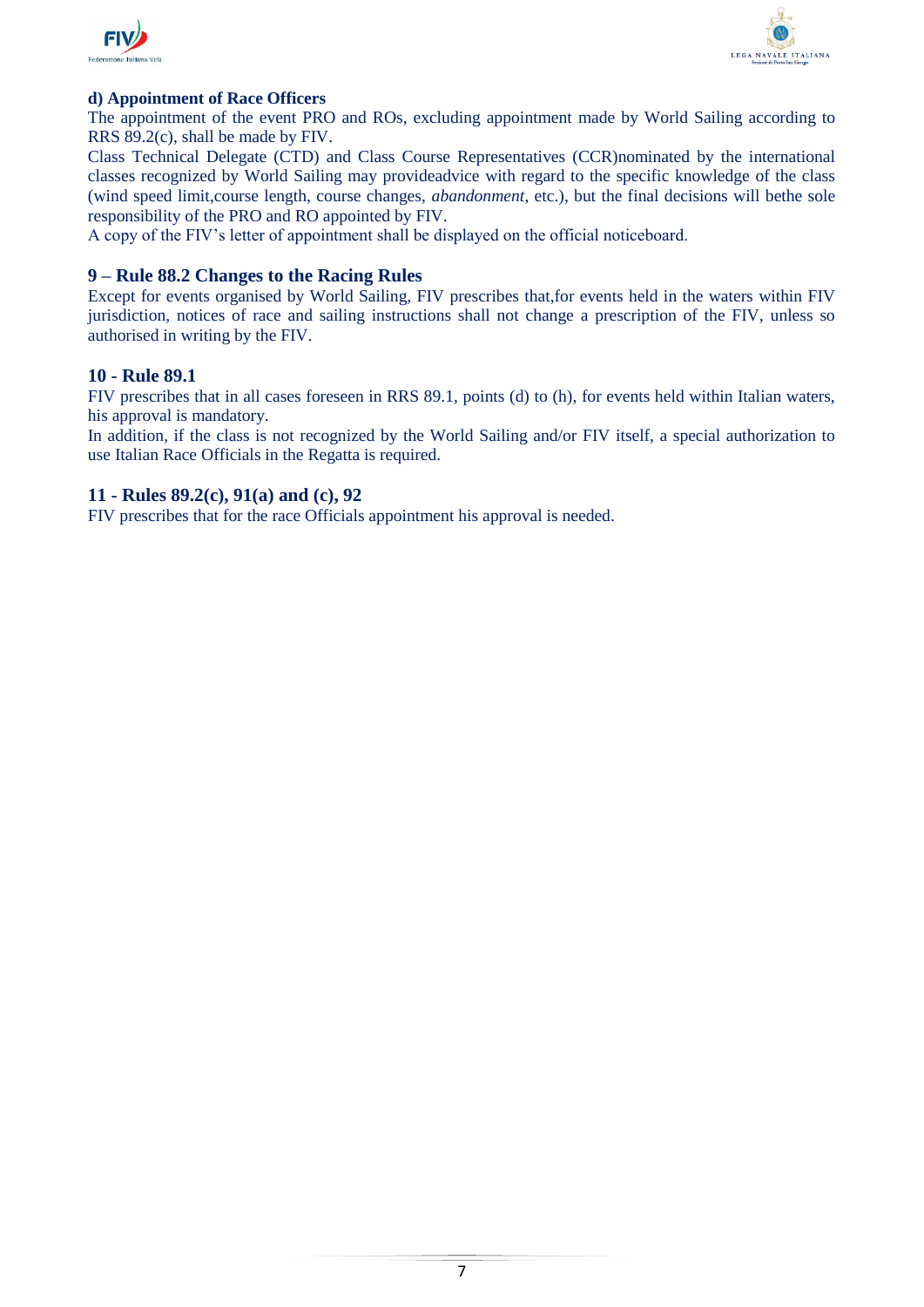



## ATTACHMENT - B